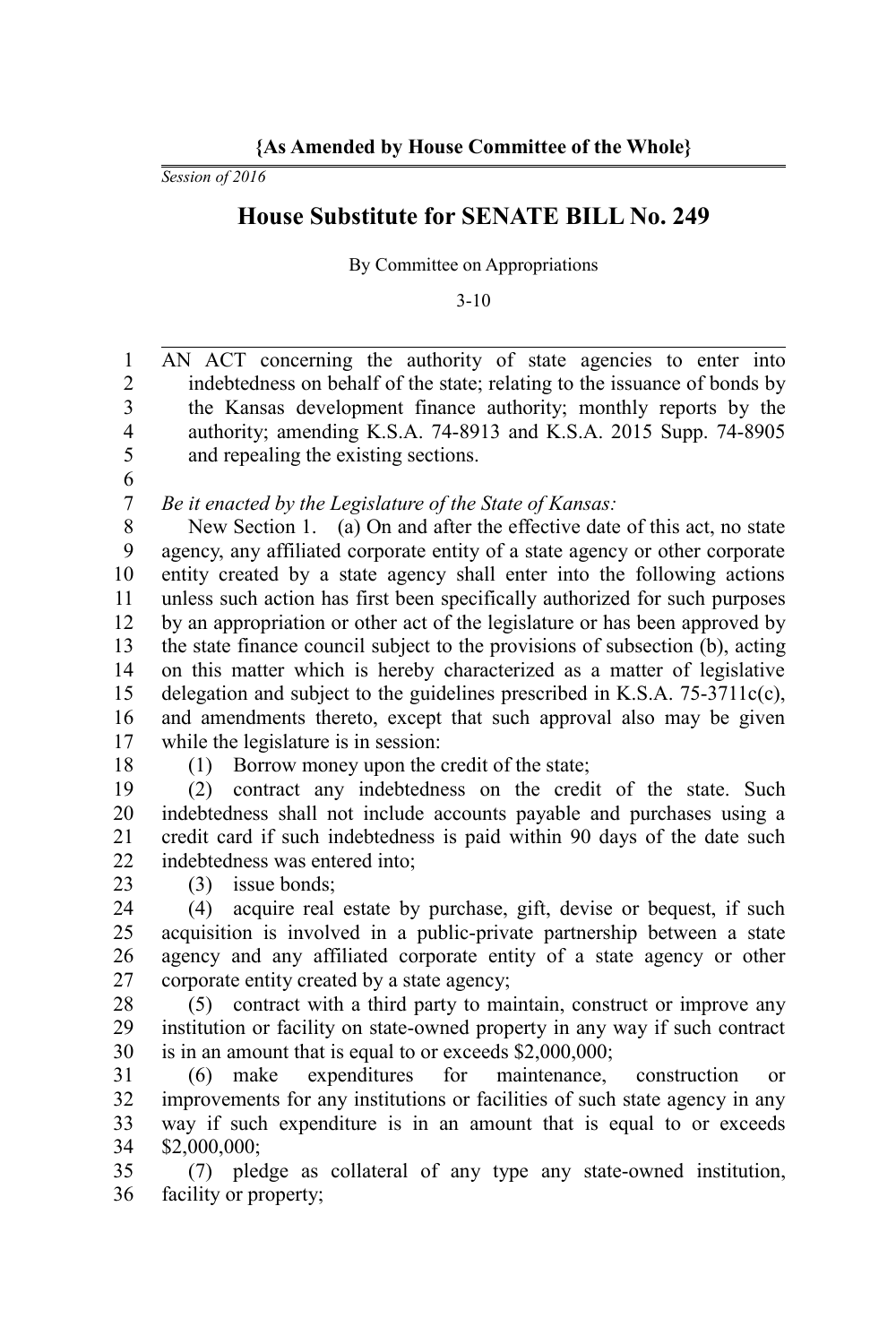## H Sub for SB 249—Am. by HCW 2

(8) enter into an agreement or assignment in which the rent payments are pledged as collateral; 1 2

(9) enter into or assume any lease obligation in which the annual liability is in an amount that is equal to or exceeds \$1,000,000 or the term of such lease is greater than five years; or 3 4 5

(10) enter into any lease agreement which leases state-owned or managed property to any private entity at a price that is less than fair market value. 6 7 8

(b) (1) The state finance council may approve any action described in subsection (a) if the total cost of such action is: 9 10

11

(A) Equal to or less than \$5,000,000; or

(B) more than \$5,000,000 but less than \$25,000,000 and the state agency sends a certification describing the action to the state building advisory commission and the joint committee on state building construction more than 30 days prior to the request for the approval of the state finance council, and neither the state building advisory commission nor the joint committee on state building construction has scheduled a meeting to consider such action. If such commission or committee has scheduled a meeting to consider such action, the state agency shall not request approval of such action by the state finance council until after such meeting. 12 13 14 15 16 17 18 19 20 21

(2) The state finance council shall not have the authority to approve any action described in subsection (a) that is equal to or exceeds \$25,000,000. Any such action that is equal to or exceeds \$25,000,000 shall be approved by an appropriation or other act of the legislature.  $22$ 23 24 25

(3) The state finance council shall schedule a meeting to consider any approval required by this section within 30 days of request. 26 27

(4) The state finance council shall approve any gift, devise or bequest of real estate if such acquisition is in the best interest of the state. 28 29

(c) The dollar amounts established in this section shall be interpreted as applying to the entirety of the costs of any single maintenance, construction or improvement project, including concurrent phases of such maintenance, construction or improvement project. No agency shall subvert the provisions of this section by dividing such projects into smaller projects in order to avoid the approvals required by this section. 30 31 32 33 34 35

(d) As used in this section, "state agency" means any state office or officer, department, board, commission, institution, bureau or any other state authority which may lawfully request a state appropriation. 36 37 38

39

(e) The provisions of this section shall not apply to:

(1) The department of transportation's authority pursuant to K.S.A. 68-2320 or 68-2328, and amendments thereto, or to any other existing statutory grant of authority to the department of transportation. 40 41 42

(2) The authority granted to the university of Kansas hospital 43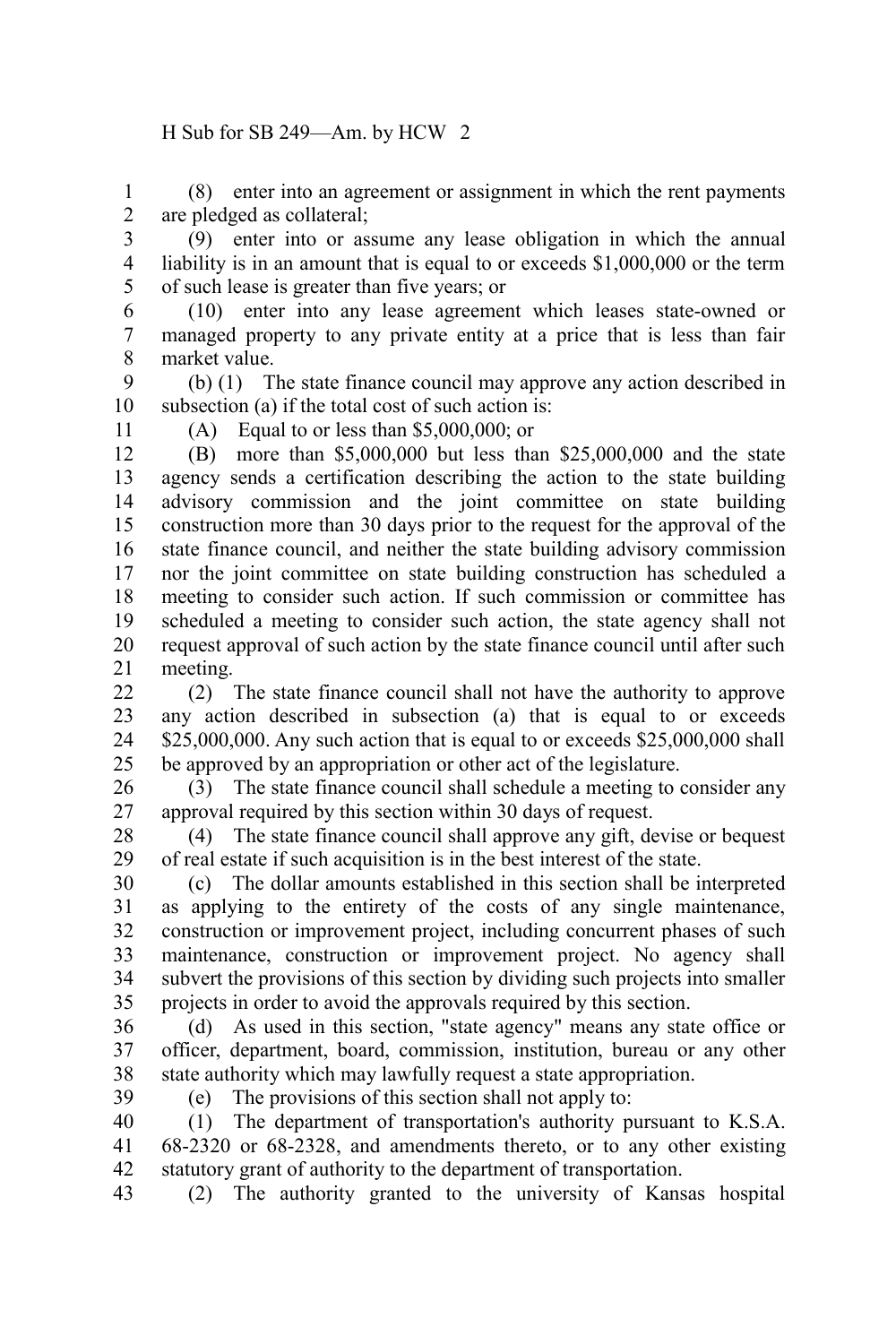authority pursuant to K.S.A. 76-3308 or 76-3312, and amendments thereto. 1 2

3

(3) State agency information technology projects.

(4) Routine maintenance performed by a state agency, any affiliated corporate entity of a state agency or other corporate entity created by a state agency on any state-owned institution, facility or property. 4 5 6

(5) A state agency refinancing debt, if such refinancing results in a decrease of the total debt liability of the state, including all interest expenses of such refinancing. 7 8 9

(6) The department of labor's authority pursuant to K.S.A. 44-712, and amendments thereto. 10 11

(7) Any financial services contract entered into pursuant to K.S.A. 75-3799, and amendments thereto, including services relating to installment purchase, lease, or lease-purchase of equipment, if such contract is in an amount that is less than \$1,000,000. 12 13 14 15

(8) A state agency which is leasing real estate for a special event if such lease is for less than one year in duration. 16 17

**{(9) A state university's investing agent designated under K.S.A. 76-156a, and amendments thereto, or to any transaction between such investing agent and its respective university, or to the officially designated alumni association or athletic corporation of a state university and transactions between such alumni association or athletic corporation and its respective state university.** 18 19 20 21 22 23

**(10) The issuance of bonds by the Kansas development finance authority for any entity other than a state agency, any affiliated corporate entity of a state agency or other corporate entity created by a state agency.}** 24 25 26 27

New Sec. 2. (a) There is hereby created the commission on publicprivate partnership building projects. The commission shall review the following and make recommendations that the commission deems appropriate to the legislature: 28 29 30 31

(1) If and when public-private partnership building projects are appropriate; 32 33

(2) the selection process used for advertising and awarding a publicprivate partnership building project; 34 35

(3) the limitations or minimum financial participation of any parties involved with public-private partnership building projects; 36 37

38

(4) the provisions of section 1, and amendments thereto;

(5) any other areas of study regarding public-private partnership building projects that the commission deems appropriate; and 39 40

(6) if and when a project scope would be competing with the private sector. 41 42

(b) The commission shall have 11 members. Each of the following 43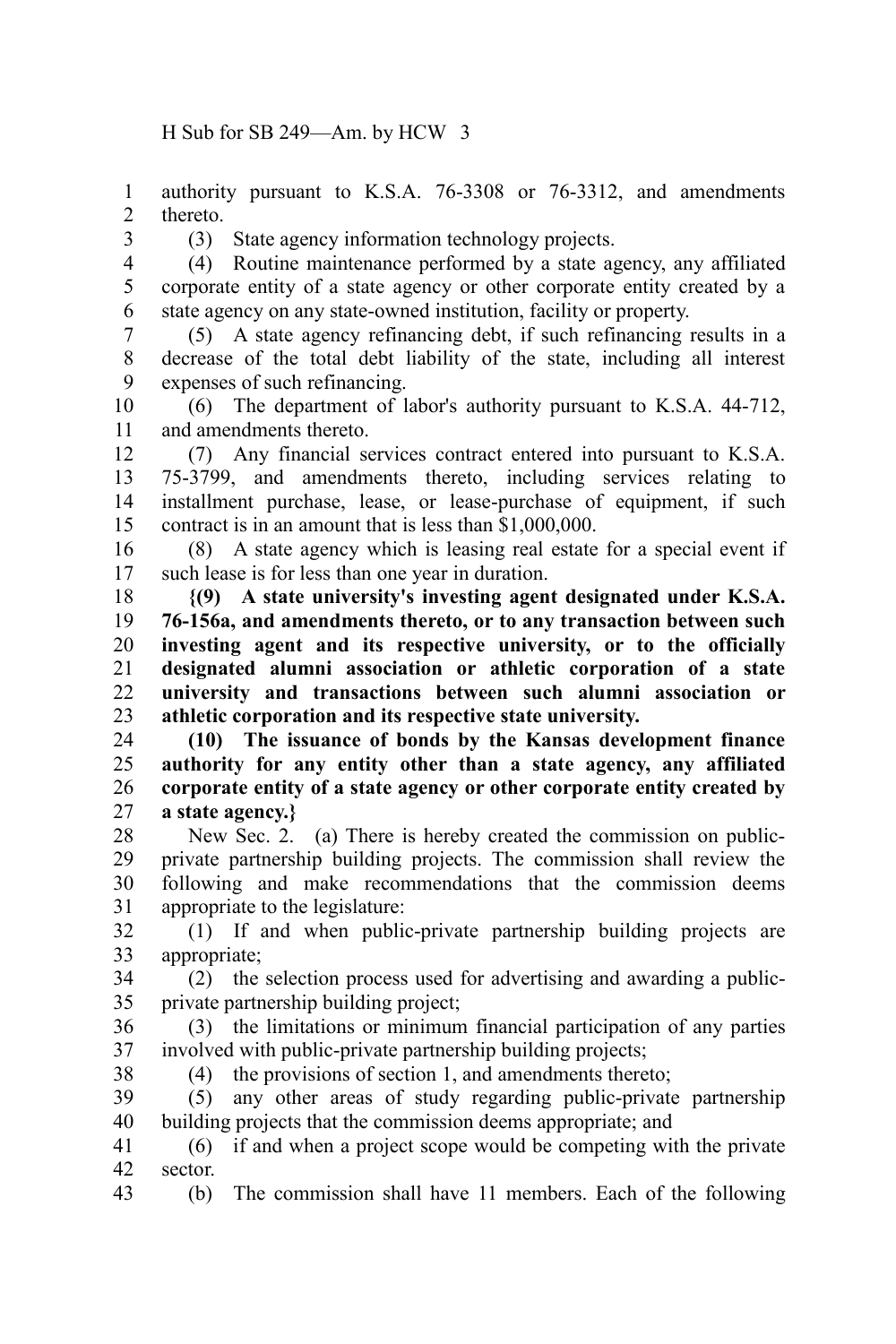shall be a member: An appointee of the board of regents, an appointee of the associated general contractors of Kansas, the chairperson of the senate committee on ways and means, the chairperson of the house appropriations committee, a member of the house of representatives appointed by the speaker of the house of representatives, a member of the house of representatives appointed by the minority leader of the house of representatives, a member of the senate appointed by the president of the senate, a member of the senate appointed by the minority leader of the senate, an appointee of the governor, an appointee of the American institute of architects and an appointee of the department of administration. 1 2 3 4 5 6 7 8 9 10

(c) After adjournment sine die of the 2016 regular session of the legislature, the commission shall meet to organize. The chairperson and vice-chairperson shall be appointed by the speaker of the house of representatives and the president of the senate and shall be members of different houses of the legislature. 11 12 13 14 15

(d) On or before December 31, 2016, the commission shall produce a report which shall contain recommendations for any legislative or executive act that the commission deems necessary regarding publicprivate partnership building projects. 16 17 18 19

**{(e) Members of the commission attending meetings of such commission, or attending a subcommittee meeting thereof authorized by such commission, shall be paid compensation, subsistence allowances, mileage and other expenses as provided in K.S.A. 75-3223, and amendments thereto.}** 20 21 22 23 24

Sec. 3. K.S.A. 2015 Supp. 74-8905 is hereby amended to read as follows: 74-8905. (a) The authority may issue bonds, either for a specific activity or on a pooled basis for a series of related or unrelated activities or projects duly authorized by a political subdivision or group of political subdivisions of the state in amounts determined by the authority for the purpose of financing projects of statewide as well as local importance, capital improvement facilities, educational facilities, health care facilities and housing developments. Nothing in this act shall be construed to authorize the authority to issue bonds or use the proceeds thereof to: 25 26 27 28 29 30 31 32 33

(1) Purchase, condemn or otherwise acquire a utility plant or distribution system owned or operated by a regulated public utility; 34 35

(2) finance any capital improvement facilities or educational facilities which are being financed by the issuance of general obligation or utility revenue bonds of a political subdivision, except that the acquisition by the authority of general obligation or utility revenue bonds issued by political subdivisions with the proceeds of pooled bonds shall not violate the provisions of the foregoing; or 36 37 38 39 40 41

(3) purchase, acquire, construct, reconstruct, improve, equip, furnish, repair, enlarge or remodel property for any swine production facility on 42 43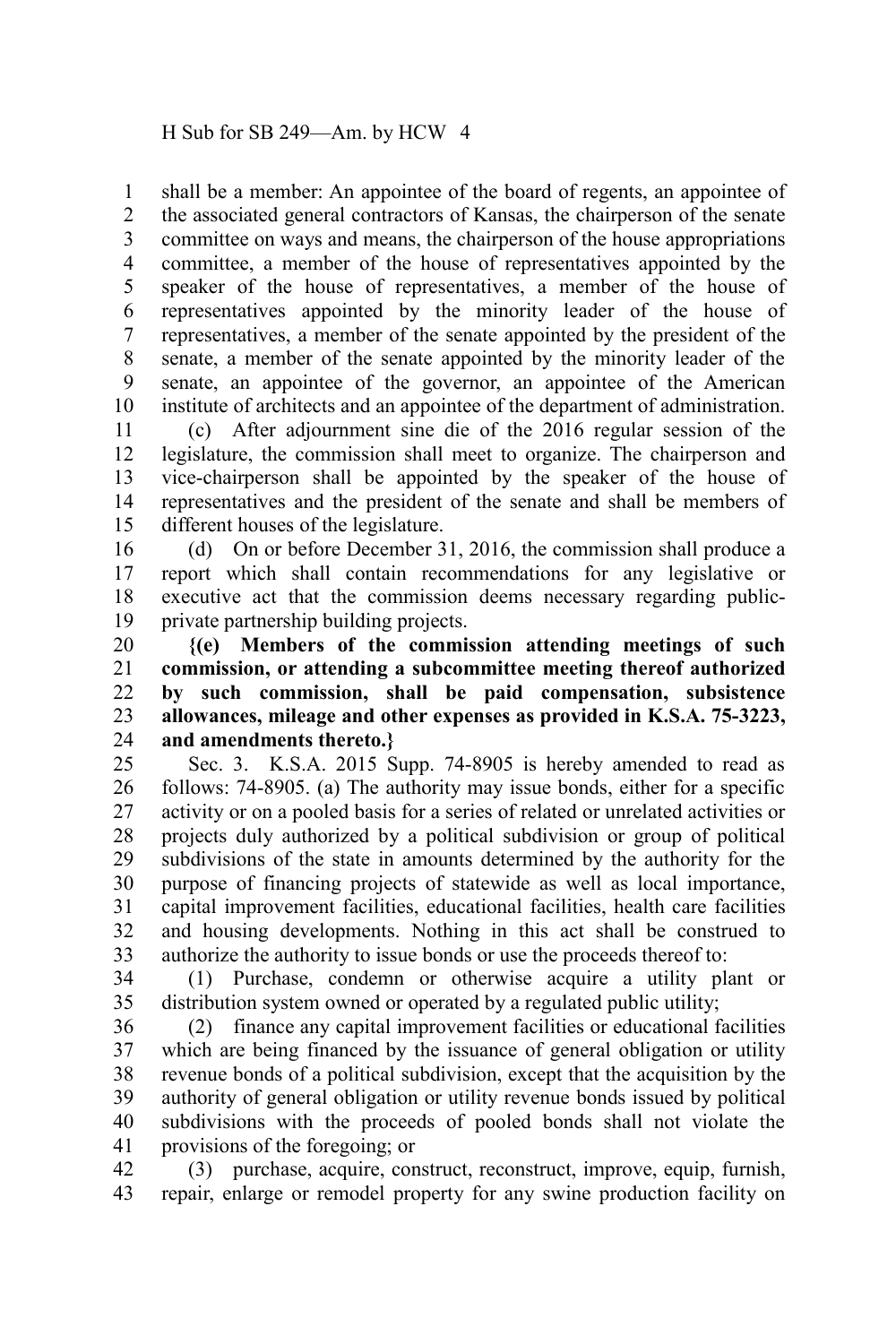agricultural land which is owned, acquired, obtained or leased by a corporation, limited liability company, limited partnership, corporate partnership or trust. 1 2 3

Nothing in this subsection (a) shall prohibit the issuance of bonds by the authority when any statute specifically authorizes the issuance of bonds by the authority or approves any activity or project of a state agency for purposes of authorizing any such issuance of bonds in accordance with this section and provides an exemption from the provisions of this subsection (a). 4 5 6 7 8 9

(b) The authority may issue bonds for activities and projects of state agencies as requested by the secretary of administration. Research facilities of state educational institutions shall be subject to the provisions of this subsection (b). No bonds may be issued pursuant to this act for any activity or project of a state agency unless the activity or project *has first* either has been *specifically* approved by an appropriation or other act of the legislature or has been *specifically* approved by the state finance council acting on this matter which is hereby characterized as a matter of legislative delegation and subject to the guidelines prescribed in subsection (c) of K.S.A. 75-3711c*(c)*, and amendments thereto. *The authority shall not issue bonds requested by the secretary of administration pursuant to the powers in K.S.A. 75-3651, and amendments thereto.* When requested to do so by the secretary of administration, the authority may issue bonds for the purpose of refunding, whether at maturity or in advance of maturity, any outstanding bonded indebtedness of any state agency. The revenues of any state agency which are pledged as security for any bonds of such state agency which are refunded by refunding bonds of the authority may be pledged to the authority as security for the refunding bonds. 10 11 12 13 14 15 16 17 18 19 20 21 22 23 24 25 26 27

(c) The authority may issue bonds for the purpose of financing industrial enterprises, transportation facilities, agricultural business enterprises, educational facilities, health care facilities, housing developments, research facilities or any combination of such facilities, or any interest in facilities, including without limitation leasehold interests in and mortgages on such facilities, whether located within or outside of Kansas. The authority may additionally issue bonds for the purpose of financing a hall of fame, museum or tourist destination of national significance, as determined by the secretary of commerce. Such authority to issue bonds for a hall of fame, museum or tourist destination of national significance shall expire on December 31, 2007. No less than 30 days prior to the issuance of any bonds authorized under this act with respect to any project or activity within Kansas which is to be undertaken for the direct benefit of any person or entity which is not a state agency or a political subdivision, written notice of the intention of the authority to provide financing and issue bonds therefor shall be given by the president of the 28 29 30 31 32 33 34 35 36 37 38 39 40 41 42 43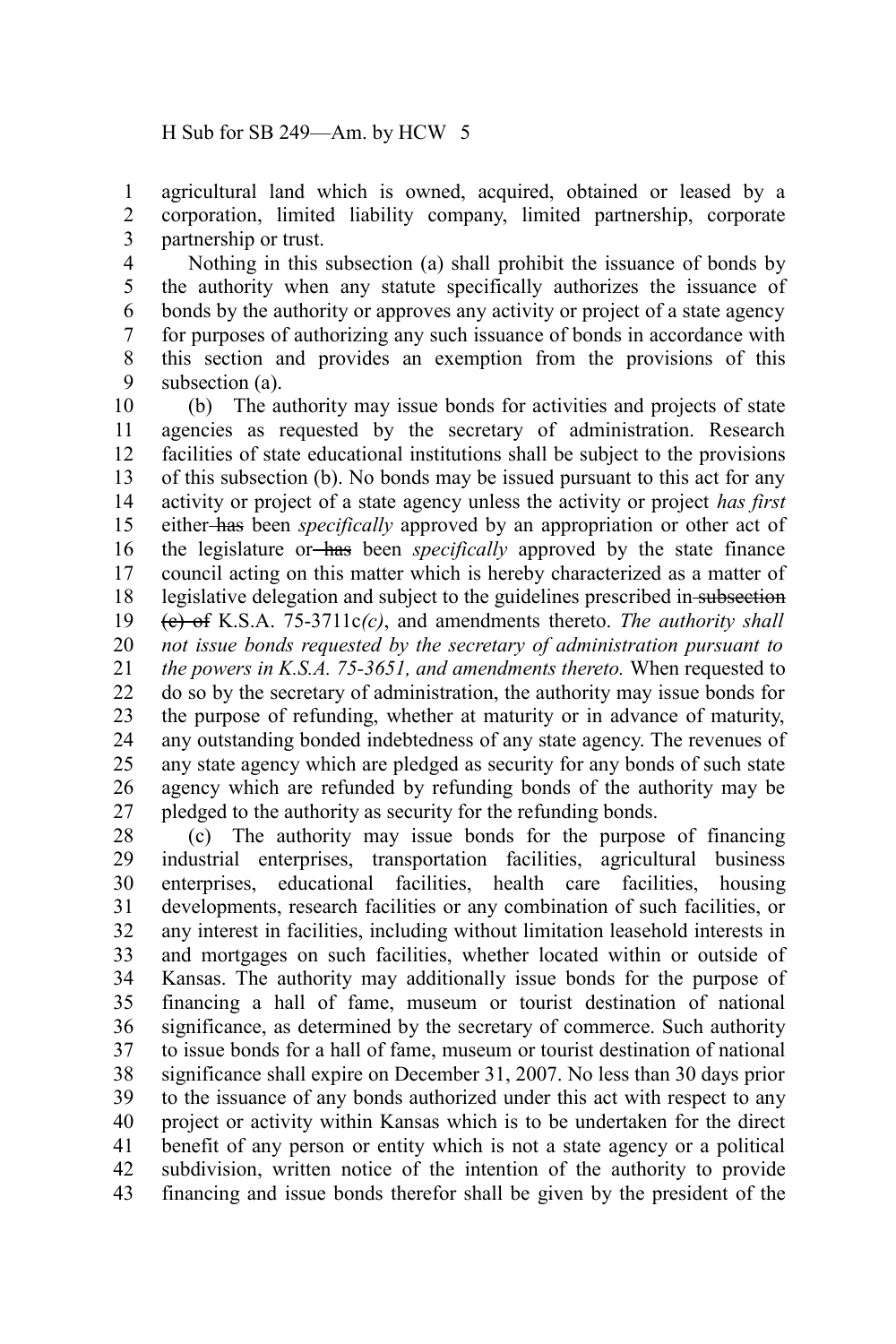authority to the governing body of the city in which the project or activity is to be located. If the project or activity is not proposed to be located within a city, such notice shall be given to the governing body of the county. No bonds for the financing of the project or activity shall be issued by the authority for a one-year period if, within 15 days after the giving of such notice, the governing body of the political subdivision in which the project or activity within Kansas is proposed to be located shall have adopted an ordinance or resolution stating express disapproval of the project or activity and shall have notified the president of the authority of such disapproval. The authority shall not issue bonds for the purpose of financing a project or activity outside Kansas unless the authority has determined that the issuance of such bonds provides a benefit to Kansas or its people and that the owner or operator thereof or an affiliate has a presence or impact in Kansas. 1 2 3 4 5 6 7 8 9 10 11 12 13 14

(d) The authority may issue bonds for the purpose of establishing and funding one or more series of venture capital funds in such principal amounts, at such interest rates, in such maturities, with such security, and upon such other terms and in such manner as is approved by resolution of the authority. The proceeds of such bonds not placed in a venture capital fund or used to pay or reimburse organizational, offering and administrative expenses and fees necessary to the issuance and sale of such bonds shall be invested and reinvested in such securities and other instruments as shall be provided in the resolution under which such bonds are issued. Moneys in a venture capital fund shall be used to make venture capital investments in new, expanding or developing businesses, including, but not limited to, equity and debt securities, warrants, options and other rights to acquire such securities, subject to the provisions of the resolution of the authority. The authority shall establish an investment policy with respect to the investment of the funds in a venture capital fund not inconsistent with the purposes of this act. The authority shall enter into an agreement with a management company experienced in venture capital investments to manage and administer each venture capital fund upon terms not inconsistent with the purposes of this act and such investment policy. The authority may establish an advisory board to provide advice and consulting assistance to the authority and the management company with respect to the management and administration of each venture capital fund and the establishment of its investment policy. All fees and expenses incurred in the management and administration of a venture capital fund not paid or reimbursed out of the proceeds of the bonds issued by the authority shall be paid or reimbursed out of such venture capital fund. 15 16 17 18 19 20 21 22 23 24 25 26 27 28 29 30 31 32 33 34 35 36 37 38 39 40

(e) The authority may issue bonds in one or more series for the purpose of financing a redevelopment plan project that is approved by the authority in accordance with K.S.A. 74-8921 and 74-8922, and 41 42 43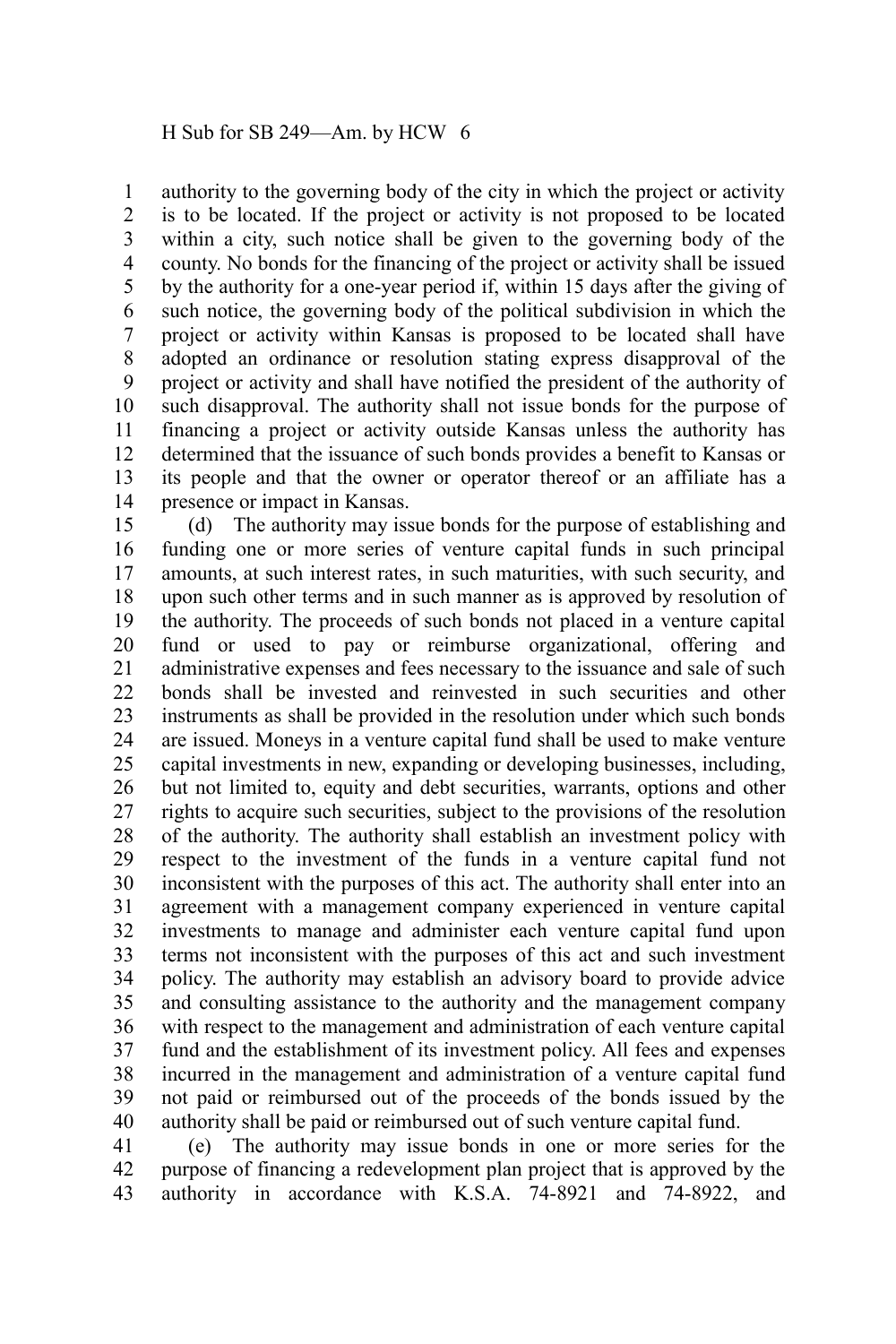amendments thereto, or by Johnson or Labette county in accordance with the provisions of this act. 1 2

(f) After receiving and approving the feasibility study required pursuant to K.S.A. 74-8936, and amendments thereto, the authority may issue bonds in one or more series for the purpose of financing a multi-sport athletic project in accordance with K.S.A. 74-8936 through 74-8938, and amendments thereto. If the project is to be constructed in phases, a similar feasibility study shall be performed prior to issuing bonds for the purpose of financing each subsequent phase. 3 4 5 6 7 8 9

(g) The authority may issue bonds for the purpose of financing resort facilities, as defined in subsection  $(a)$  of K.S.A. 32-867 $(a)$ , and amendments thereto, in an amount or amounts not to exceed \$30,000,000 for any one resort. The bonds and the interest thereon shall be payable solely from revenues of the resort and shall not be deemed to be an obligation or indebtedness of the state within the meaning of section 6 of article 11 of the constitution of the state of Kansas. The authority may contract with a subsidiary corporation formed pursuant to subsection  $(v)$  of K.S.A. 74-8904*(v)*, and amendments thereto, or others to lease or operate such resort. The provisions of K.S.A. 32-867, 32-868, 32-870 through 32- 873 and 32-874a through 32-874d, and amendments thereto, shall apply to resorts and bonds issued pursuant to this subsection. 10 11 12 13 14 15 16 17 18 19 20 21

(h) The authority may use the proceeds of any bond issues herein authorized, together with any other available funds, for venture capital investments or for purchasing, leasing, constructing, restoring, renovating, altering or repairing facilities as herein authorized, for making loans, purchasing mortgages or security interests in loan participations and paying all incidental expenses therewith, paying expenses of authorizing and issuing the bonds, paying interest on the bonds until revenues thereof are available in sufficient amounts, purchasing bond insurance or other credit enhancements on the bonds, and funding such reserves as the authority deems necessary and desirable. All moneys received by the authority, other than moneys received by virtue of an appropriation, are hereby specifically declared to be cash funds, restricted in their use and to be used solely as provided herein. No moneys of the authority other than moneys received by appropriation shall be deposited with the state treasurer. 22 23 24 25 26 27 28 29 30 31 32 33 34 35 36

(i) Any time the authority is required to publish a notification pursuant to the tax equity and fiscal responsibility act of 1982, the authority shall further publish such notification in the Kansas register and on the Kansas development finance authority website. 37 38 39 40

(j) Any time the authority issues private activity bonds, as defined in K.S.A. 74-5059, and amendments thereto, pursuant to this section, the authority shall publish notification of such issuance at least 14 days prior 41 42 43